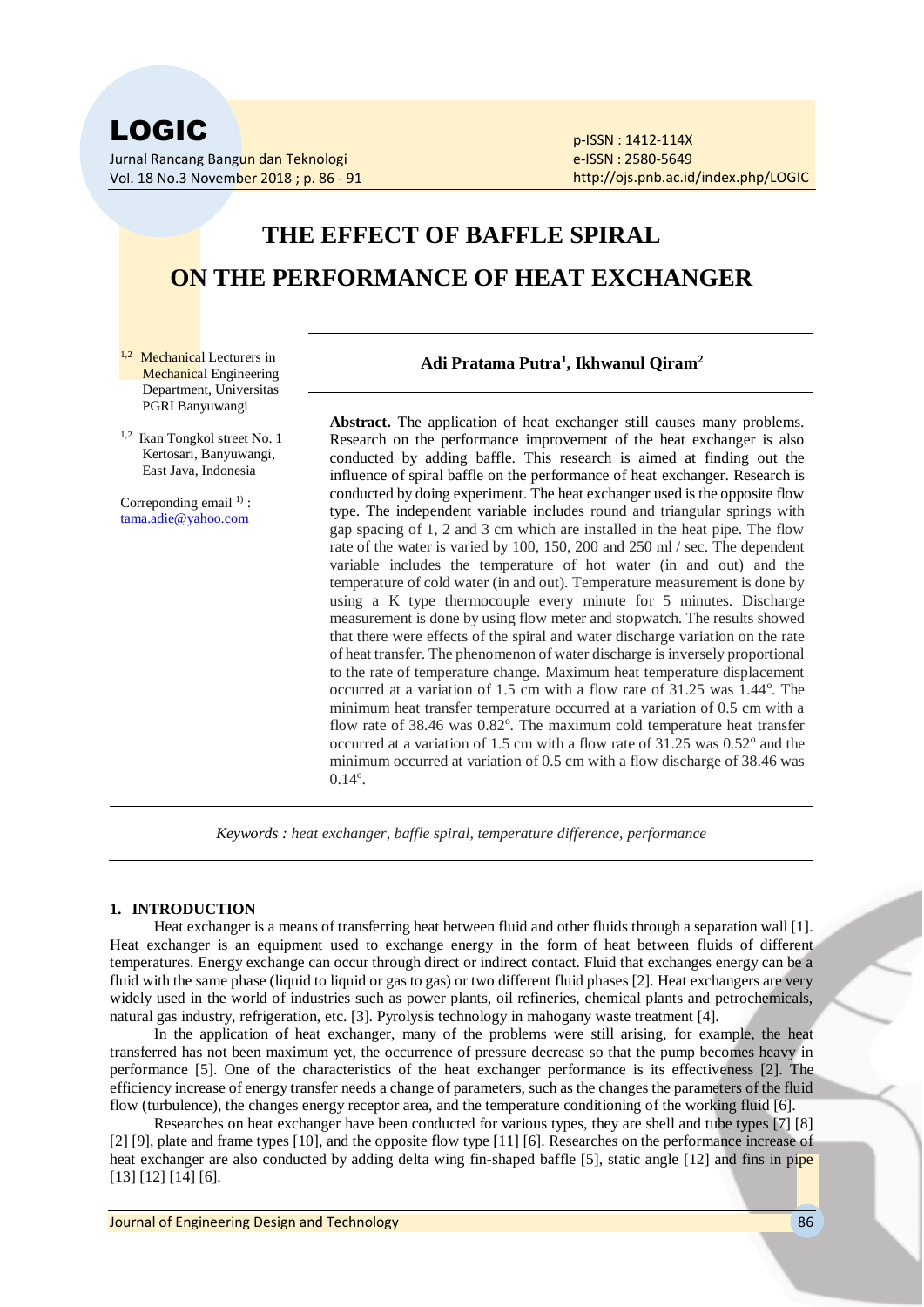

The main function of baffle is to direct the flow of fluid to the pipe evenly to gain the efficiency of greater heat transfer. Baffle types, cut sizes, and tilt angles affect the coefficient of heat transfer from a heat exchanger  $[14]$ . This is done as an effort to engineer the flow of the working fluid through the addition of heat transfer surface area  $[6]$ .

Researches on heat exchanger that study about the effect of baffle have been conducted many times. Baffle angle also affects the distribution of temperature [15]. Shinde S, Pancha MH (2012) conducted research about performance comparison of heat exchangers with partial and complete baffle along the pipe. Shinde SK, et al (2012) conducted research about the performance increase of heat exchanger with baffle helix change. Vishwakarma M, Jain KK (2013) researched the performance of heat exchanger with helix baffle. Gu X, et al (2016) researched the heat transfer and flow resistance caused by baffles spreading along the pipe. Based on the background above, it can be conducted research on the addition of flow inhibitor to increase the performance of pipe type heat exchanger. This research will be conducted with a variation of inhibitors such as spring wire mounted in the middle of pipe axis.

# **2. METHODS**

Mindset of research as follow:





Research variables

- 1) Independent variable:
	- a. 3 variations of round spiral based on distance between the spirals (e): 1, 2, and 3 cm.
	- b. 3 variations of triangle spiral based on peak distance (e): 1, 2, and 3 cm.
	- c. Water discharge: 100, 150, 200, and 250 ml/sec.



Figure 2. Spiral scheme (mounted inside hot pipes)

2) Dependent variable: in and out water temperature (flow of heat and cold)



Figure 3. Device scheme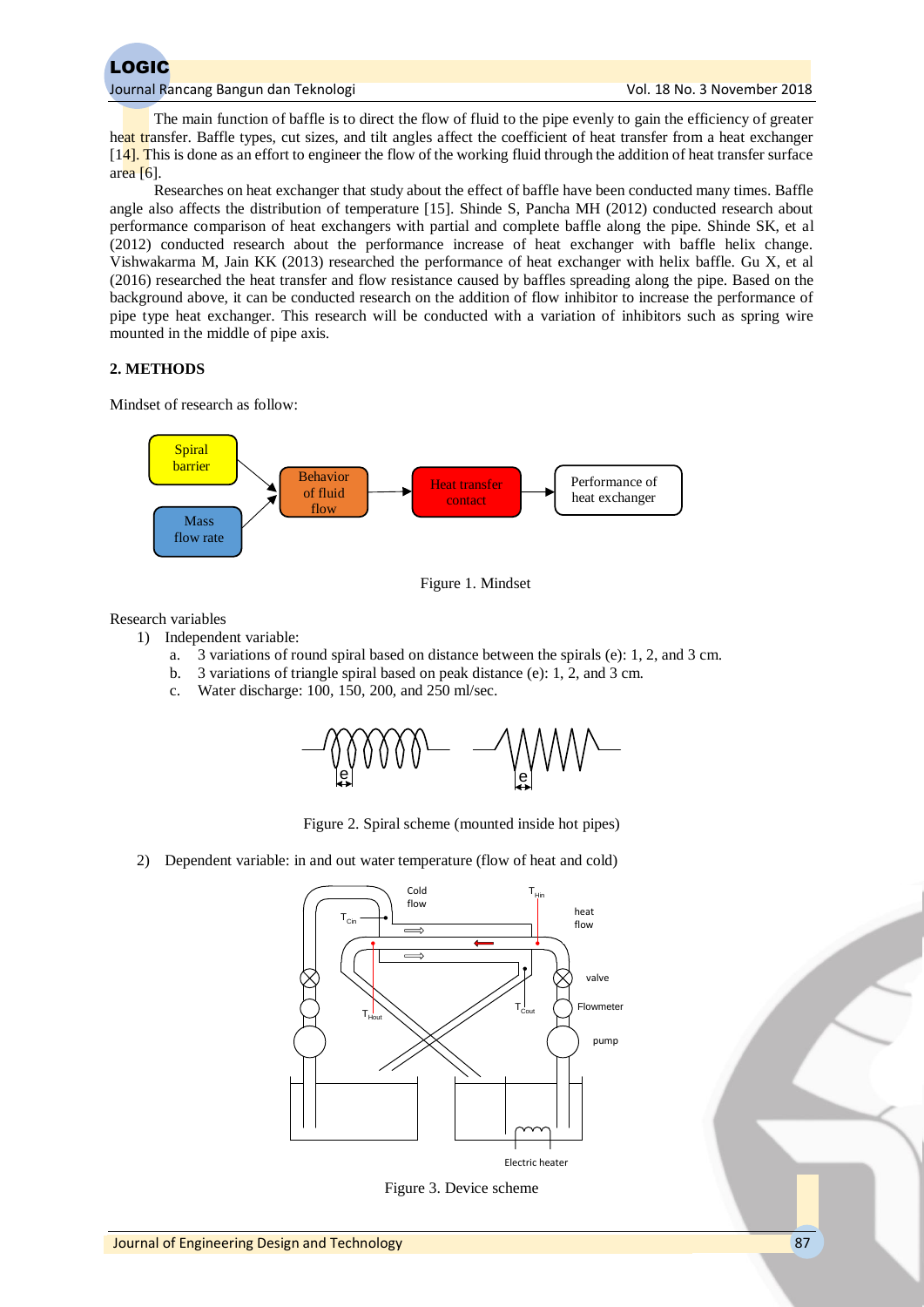

The average value of the data obtained was calculated. Temperature data was used to calculate the temperature difference occurred. Then, it was calculated the heat exchanger performance including range, the rate of heat transfer, and efficiency. The calculation results were showed in form of tables and graphics and analyzed based on the theory concerned.

# **3. RESULTS AND DISCUSSION**

Device of reseach result as follow:



Figure 4. Device

The data obtained from the research through observation and experiment still needs to be processed. The processed data results in the average value and then it is tabulated in table.

|                  | $\Delta t$     | <b>Spiral Barrier Variations</b> |               |            |               |                  |               |  |
|------------------|----------------|----------------------------------|---------------|------------|---------------|------------------|---------------|--|
| Debit $(cm3/dt)$ |                | $0,5$ cm                         |               | 1 cm       |               | $1.5 \text{ cm}$ |               |  |
|                  |                | $\Delta H$                       | $\triangle C$ | $\Delta H$ | $\triangle C$ | $\Delta H$       | $\triangle C$ |  |
| 31.25            | 1              | 1.3                              | 0.5           | 1.0        | 0.5           | 0.9              | 0.6           |  |
|                  | $\overline{2}$ | 0.9                              | 0.3           | 1.4        | 0.6           | 1.3              | 0.5           |  |
|                  | 3              | 1.2                              | 0.5           | 1.4        | 0.5           | 1.4              | 0.4           |  |
|                  | $\overline{4}$ | 1.2                              | 0.5           | 1.5        | 0.5           | 1.7              | 0.5           |  |
|                  | 5              | 1.5                              | 0.5           | 1.7        | 0.3           | 1.9              | 0.6           |  |
| 35.71            | 1              | 1.6                              | 0.4           | 1.4        | 0.3           | 1.6              | 0.5           |  |
|                  | 2              | 1.1                              | 0.2           | 1.2        | 0.4           | 1.0              | 0.2           |  |
|                  | 3              | 0.9                              | 0.2           | 1.2        | 0.1           | 1.1              | 0.3           |  |
|                  | $\overline{4}$ | 0.9                              | 0.3           | 1.2        | 0.4           | 1.4              | 0.4           |  |
|                  | 5              | 0.9                              | 0.3           | 1.4        | 0.3           | 1.5              | 0.5           |  |
| 38.46            | $\mathbf{1}$   | 0.6                              | 0.2           | 0.5        | 0.2           | 1.0              | 0.3           |  |
|                  | $\mathbf{2}$   | 0.9                              | 0.1           | 0.9        | 0.2           | 0.8              | 0.2           |  |
|                  | 3              | 0.8                              | 0.1           | 1.0        | 0.1           | 1.1              | 0.1           |  |
|                  | $\overline{4}$ | 1.0                              | 0.1           | 1.0        | 0.2           | 1.0              | 0.3           |  |
|                  | 5              | 0.8                              | 0.2           | 1.2        | 0.2           | 1.2              | 0.2           |  |

# Table 1. Temperature difference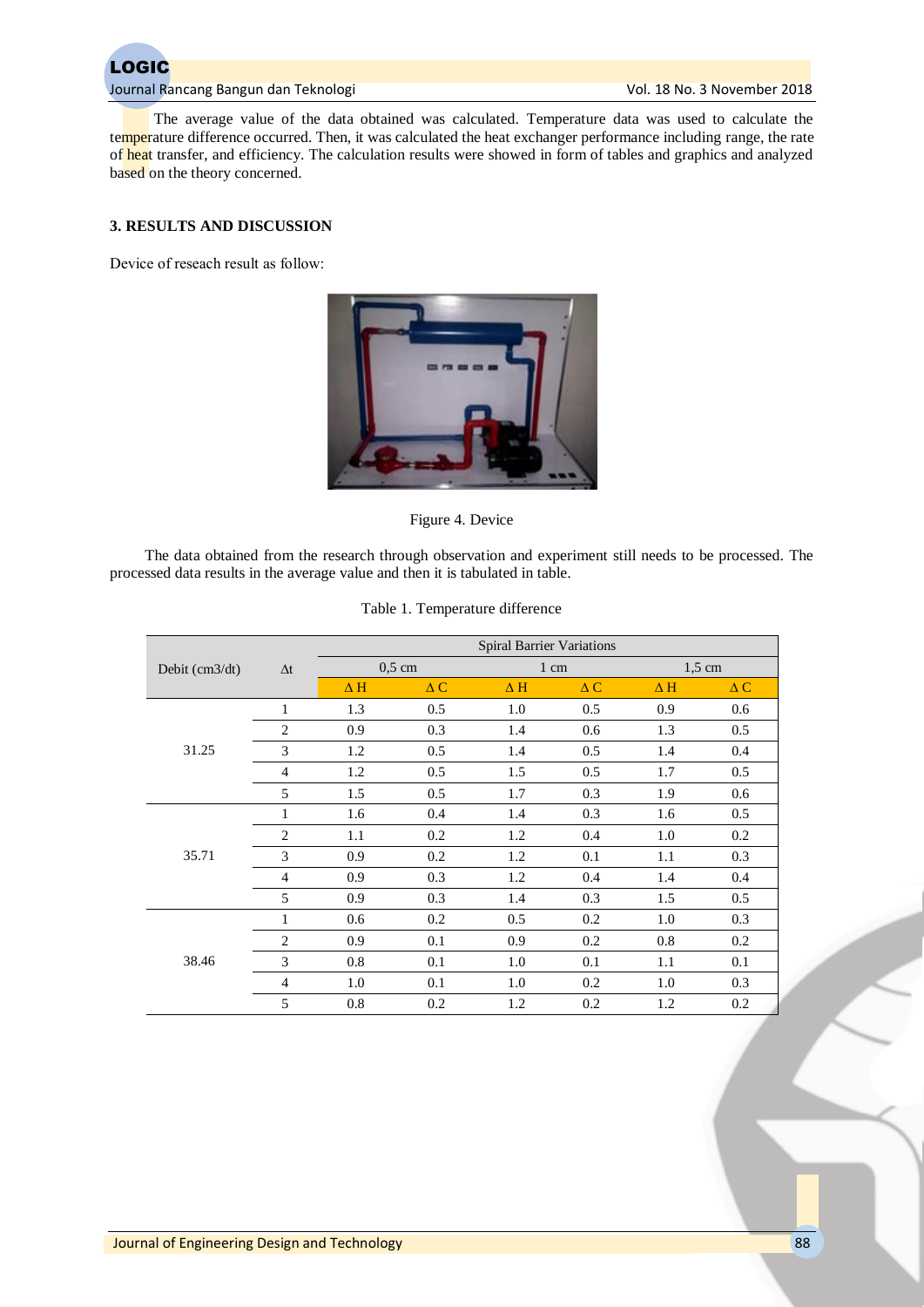|                  |                  |      |      | <b>Spiral Barrier Variations</b> |      |                  |  |
|------------------|------------------|------|------|----------------------------------|------|------------------|--|
| Debit $(cm3/dt)$ | $0.5 \text{ cm}$ |      |      | 1 cm                             |      | $1.5 \text{ cm}$ |  |
|                  | ΛH               | A C. | л н  | A C                              | ΛН   | $\triangle$ C    |  |
| 31.25            | 1.22             | 0.46 | 1.40 | 0.48                             | 1.44 | 0.52             |  |
| 35.71            | 1.08             | 0.28 | 1.28 | 0.30                             | 1.32 | 0.38             |  |
| 38.46            | 0.82             | 0.14 | 0.92 | 0.18                             | 1.02 | 0.22             |  |

#### Table 2. Temperature average

Table 3. Heat transfer

| Debit $\text{(cm3/dt)}$ | Spiral Barrier   |      |                  | Heat transfer, q (watt) |       |                 |
|-------------------------|------------------|------|------------------|-------------------------|-------|-----------------|
|                         | $0.5 \text{ cm}$ | 1 cm | $1.5 \text{ cm}$ | $0.5 \text{ cm}$        | 1 cm  | 1.5<br>$\rm cm$ |
| 31.25                   | 0.78             | 0.86 | 0.90             | 24.35                   | 26.86 | 28.23           |
| 35.71                   | 0.59             | 0.68 | 0.75             | 21.17                   | 24.12 | 26.96           |
| 38.46                   | 0.38             | 0.45 | 0.52             | 14.01                   | 17.45 | 20.06           |

# The Graphic of the Research Result



Figure 5. Graphic of temperature difference

The graphic above shows that the temperature differences tend to decrease with the increasing discharge variation. This is caused by the heat transfer that occurred when the fluids flowed through the spiral groove; the longer the spiral groove distance, the greater the heat transfer. If the transfer is greater, the effectiveness of the transfer will be greater. The maximum temperature difference occurred in a variation of hot temperature difference in discharge of 31,25 cm<sup>3</sup>/sec and variation of spiral baffle of 1,5 cm was 1,44<sup>0</sup>C, meanwhile the minimum temperature difference occurred in cold temperature difference, discharge variation of 38,46 cm<sup>3</sup>/sec, variation of spiral baffle  $0.5$  cm was  $0.14$ <sup>o</sup>C

Graphic of heat transfer



Figure 6. Graphic of heat transfer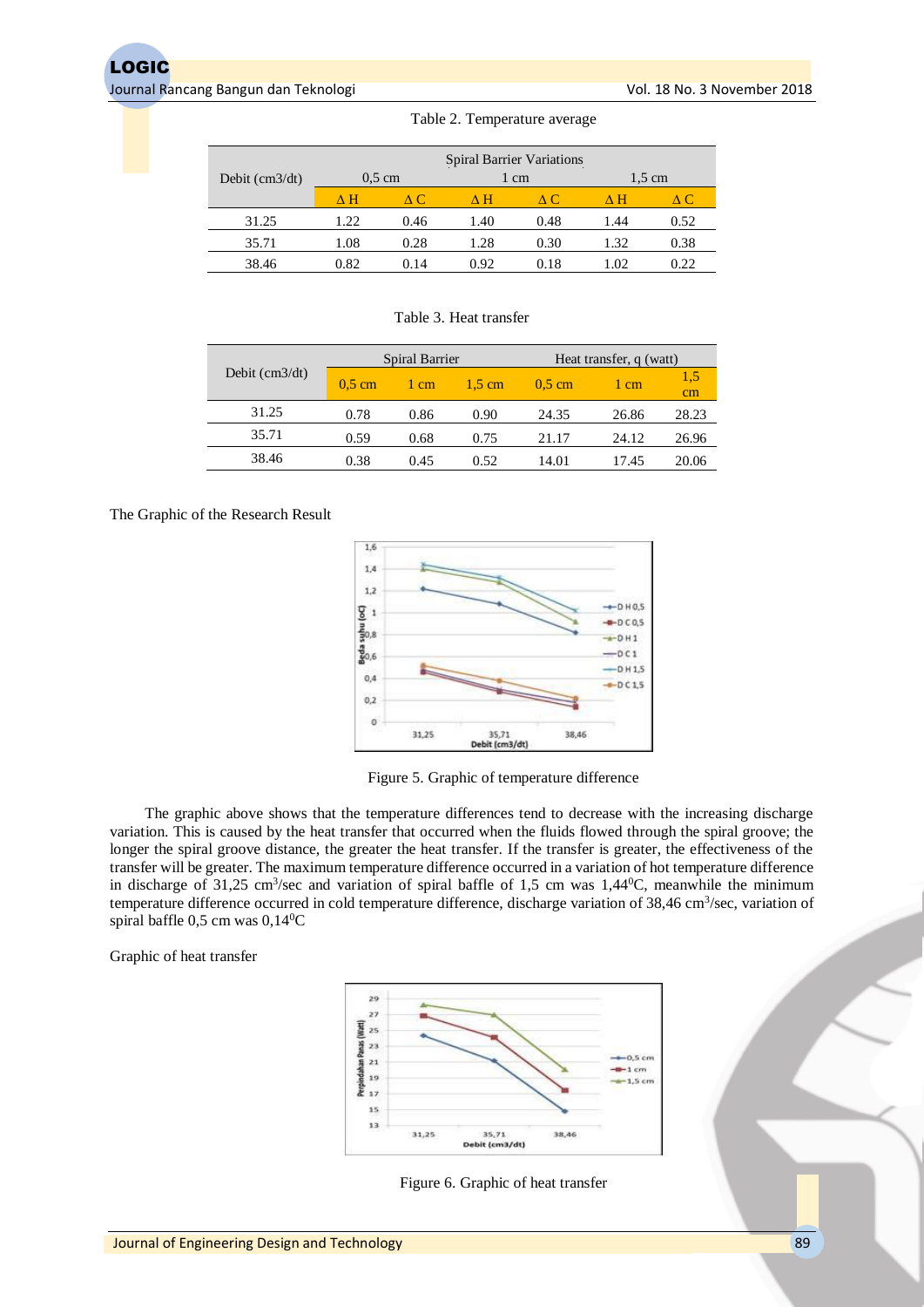The graphic above shows that the temperature difference tends to decrease if the discharge becomes greater. It also shows that the heat transfer of 1,5 cm spiral variation tends to be greater than the 1 and 0,5 cm spiral variations. This is because in 1,5 cm spiral, the flow of the fluid through the pipe tend to consume longer time and becomes longer, which means that the heat transfer through spiral becomes better. The minimum transfer occurred in 0,5 cm variation with the heat transfer of 14,01 watt, this is because in 0,5 cm spiral, it is the fluid touch time with the short spiral so the heat transfer tends to decrease compared to 1,5 and 1 cm variations. Hot temperature difference is 1,9 degree with the discharge of 31,25 and spiral baffle variant of 1,5 cm. Minimum temperature difference occurred in the cold temperature difference of 0,1 degree, with discharge of 38,46 and spiral baffle variant of  $0.5$  cm.

#### **Temperature difference**

The graphics of the result show that the temperature difference tends to decrease if the discharge is greater. This is because when the discharge is greater, the water flow will be greater as well, which means that the hat transfer from hot to cold fluid and vice versa will be shorter, thus the temperature difference becomes small. The graphics show that the temperature difference tends to increase if the discharge gets weaker, this is because in the discharge with low flow, the water flow becomes weak and it means that the fluid movement becomes laminate so the fluid touch time with the spiral might become longer, the heat transfer becomes greater, and the temperature difference becomes higher as well.

The biggest comparison of hot temperature difference in spiral variants is 1,5 cm. This is because the fluid touch time between hot and cold fluid is longer. The temperature comparison based on spiral variants shows that the longer the spiral distance, the greater the heat transfer rate. It means that then temperature difference becomes higher, this is because the touch time between fluid and spiral is longer.

#### **Heat transfer**

The graphics of the result show that the heat transfer tends to decrease if the discharge is greater. This is because water discharge with the large flow is very fast so the heat transfer becomes smaller. Meanwhile the graphics also show that the heat transfer for the 1,5 cm spiral variant tends to be bigger than the 1 and 0,5 cm variants. This is because for the variants of 0,5 cm and 1 cm, the distance between the spirals is too tight so the resistance becomes small, so the flow of the fluid is not really affected by those two variants. Unlike the 1,5 cm spiral, for these variants, the fluid has big resistance so relatively large heat transfer occurs in case of these variants.

# **4. CONCLUSION**

Based on the description of the results and discussion above, it can be concluded that the variation of the 1.5 cm spiral barrier affects the heat transfer performance of the heat exchanger, the spiral length and the amount of discharge also influence the heat transfer rate. Heat transfer is said to be good when the temperature difference resulting from the displacement is high.

#### **5. ACKNOWLEDGEMENT**

We would like to say thank you very much to:

- 1. Rector of PGRI University of Banyuwangi and and all his staff.
- 2. Ministry of Research, Technology and Higher Education; Beginner Lecturer Research Program in Fiscal Year of 2018.

#### **6. REFERENCES**

- [1] Sulaeman, Satria N. 2014. Analisa Efektivitas Alat Penukar Panas. *Jurnal Teknik Mesin* 4(1): 22 24.
- [2] Hidayatullah R, Dwiyantoro BA, 2014. Studi Numerik Pengaruh *Baffle Inclination* pada Alat Penukar Kalor Tipe *U – Tube* terhadap Aliran Fluida dan Perpindahan Panas. *Jurnal Teknik Pomits* 3(2): B198-B203.
- [3] Budiman A, Syarief A, Isworo H. 2014. Analisis Perpindahan Panas Dan Efisiensi Efektif *High Pressure Heater* (HPH) di PLTU Asam-Asam. *Jurnal Ilmiah Teknik Mesin Unlam* 03(2): 76-82
- [3] Budiman A, Syarief A, Isworo H. 2014. Analisis Perpindahan Panas Dan Efisiensi Efektif *High Pressure Heater* (HPH) di PLTU Asam-Asam. *Jurnal Ilmiah Teknik Mesin Unlam* 03(2): 76-82.
- [4] Ikhwanul Qiram, Denny Widyanuriawan, Widya Wijayanti, 2015. Pengaruh variasi temperatur terhadap kuantitas char hasil pirolisis serbuk kayu mahoni (switenia macrophylla) pada rotary kiln. Rekayasa Mesin 6(1), Universitas Brawijaya, Malang
- [5] Awwaluddin M. 2007. Analisis Perpindahan Kalor Pada *Heat Exchanger* Pipa Ganda Dengan Sirip Berbentuk *Delta Wing*. *Skripsi*. Jurusan Teknik Mesin. Fakultas Teknik. Universitas Negeri Semarang.